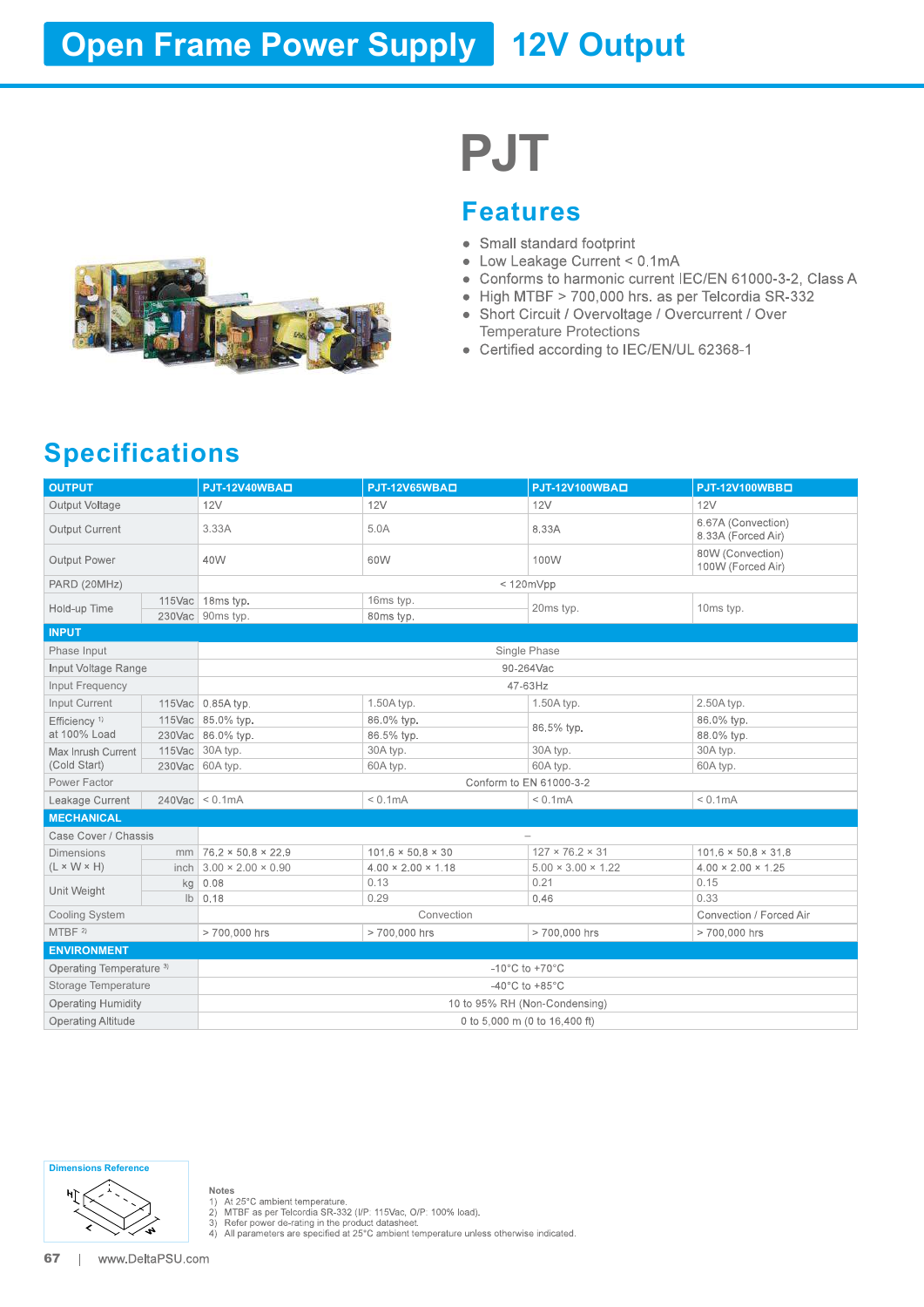

# PJT

#### Features

- 
- 
- 
- 
- Temperature Protections
- 

### **Specifications**

|                                      |        |                                       |                                | <b>Features</b>                                                                                                                                                                                                                                         |                                                          |
|--------------------------------------|--------|---------------------------------------|--------------------------------|---------------------------------------------------------------------------------------------------------------------------------------------------------------------------------------------------------------------------------------------------------|----------------------------------------------------------|
| <b>Specifications</b>                |        |                                       |                                | • Small standard footprint<br>• Low Leakage Current < 0.1mA<br>• High MTBF > 700,000 hrs. as per Telcordia SR-332<br>• Short Circuit / Overvoltage / Overcurrent / Over<br><b>Temperature Protections</b><br>• Certified according to IEC/EN/UL 62368-1 | • Conforms to harmonic current IEC/EN 61000-3-2, Class A |
| <b>OUTPUT</b>                        |        | PJT-15V40WBAD                         | PJT-15V65WBAD                  | PJT-15V100WBAD                                                                                                                                                                                                                                          | PJT-15V100WBBD                                           |
| Output Voltage                       |        | 15V                                   | 15V                            | 15V                                                                                                                                                                                                                                                     | 15V                                                      |
| Output Current                       |        | 2.67A                                 | 4.2A                           | 6.67A                                                                                                                                                                                                                                                   | 5.33A (Convection)<br>6.67A (Forced Air)                 |
| Output Power                         |        | 40W                                   | 63W                            | 100W                                                                                                                                                                                                                                                    | 80W (Convection)<br>100W (Forced Air)                    |
| PARD (20MHz)                         |        |                                       |                                | < 150mVpp                                                                                                                                                                                                                                               |                                                          |
| Hold-up Time                         |        | 115Vac 18ms typ.<br>230Vac 90ms typ.  | 16ms typ.<br>80ms typ.         | 20ms typ.                                                                                                                                                                                                                                               | 10ms typ.                                                |
| <b>INPUT</b>                         |        |                                       |                                |                                                                                                                                                                                                                                                         |                                                          |
| Phase Input                          |        |                                       |                                | Single Phase                                                                                                                                                                                                                                            |                                                          |
| Input Voltage Range                  |        |                                       |                                | 90-264Vac                                                                                                                                                                                                                                               |                                                          |
| Input Frequency                      |        |                                       |                                | 47-63Hz                                                                                                                                                                                                                                                 |                                                          |
| Input Current                        |        | 115Vac 0.85A typ.                     | 1.50A typ.                     | 1.50A typ.                                                                                                                                                                                                                                              | 2.50A typ.                                               |
| Efficiency <sup>1)</sup>             |        | 115Vac 86.0% typ.                     | 87.0% typ.                     | 87.5% typ.                                                                                                                                                                                                                                              | 87.0% typ.                                               |
| at 100% Load                         |        | 230Vac 87.0% typ.                     | 88.5% typ.                     |                                                                                                                                                                                                                                                         | 89.0% typ.                                               |
| Max Inrush Current<br>(Cold Start)   |        | 115Vac 30A typ.                       | 30A typ.                       | 30A typ.                                                                                                                                                                                                                                                | 30A typ.                                                 |
| Power Factor                         |        | 230Vac 60A typ.                       | 60A typ.                       | 60A typ.<br>Conform to EN 61000-3-2                                                                                                                                                                                                                     | 60A typ.                                                 |
|                                      | 240Vac |                                       |                                | < 0.1mA                                                                                                                                                                                                                                                 |                                                          |
| Leakage Current<br><b>MECHANICAL</b> |        |                                       |                                |                                                                                                                                                                                                                                                         |                                                          |
| Case Cover / Chassis                 |        |                                       |                                | $\overline{\phantom{0}}$                                                                                                                                                                                                                                |                                                          |
| <b>Dimensions</b>                    |        | $mm$ 76.2 $\times$ 50.8 $\times$ 22.9 | $101.6 \times 50.8 \times 30$  | $127 \times 76.2 \times 31$                                                                                                                                                                                                                             | $101.6 \times 50.8 \times 31.8$                          |
| $(L \times W \times H)$              |        | inch $3.00 \times 2.00 \times 0.90$   | $4.00 \times 2.00 \times 1.18$ | $5.00 \times 3.00 \times 1.22$                                                                                                                                                                                                                          | $4.00 \times 2.00 \times 1.25$                           |
|                                      |        | kg 0.08                               | 0.13                           | 0.21                                                                                                                                                                                                                                                    | 0.15                                                     |
| Unit Weight                          |        | $\mathsf{lb}$ 0.18                    | 0.29                           | 0.46                                                                                                                                                                                                                                                    | 0.33                                                     |
| Cooling System                       |        |                                       | Convection                     |                                                                                                                                                                                                                                                         | Convection / Forced Air                                  |
| MTBF <sup>2</sup>                    |        | > 700,000 hrs                         | >700,000 hrs                   | > 700,000 hrs                                                                                                                                                                                                                                           | > 700,000 hrs                                            |
| <b>ENVIRONMENT</b>                   |        |                                       |                                |                                                                                                                                                                                                                                                         |                                                          |
| Operating Temperature <sup>3)</sup>  |        |                                       |                                | $-10^{\circ}$ C to $+70^{\circ}$ C                                                                                                                                                                                                                      |                                                          |
| Storage Temperature                  |        |                                       |                                | $-40^{\circ}$ C to +85 $^{\circ}$ C                                                                                                                                                                                                                     |                                                          |
| <b>Operating Humidity</b>            |        |                                       |                                | 10 to 95% RH (Non-Condensing)                                                                                                                                                                                                                           |                                                          |
| Operating Altitude                   |        |                                       |                                | 0 to 5,000 m (0 to 16,400 ft)                                                                                                                                                                                                                           |                                                          |







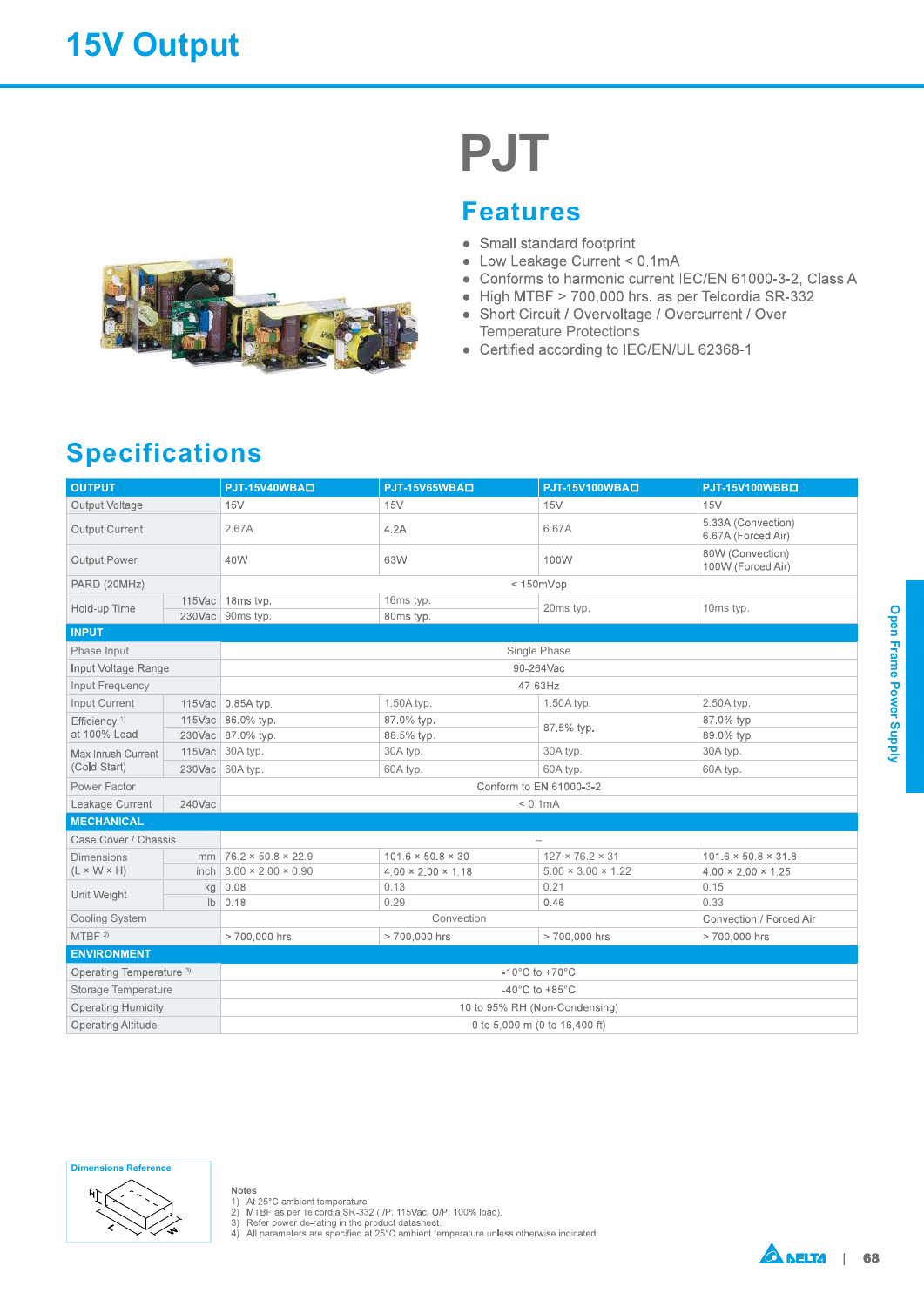## **Open Frame Power Supply 18V Output**



# PJT

#### Features

- 
- 
- 
- 
- Temperature Protections
- 

### Specifications

|                                                        |        |                                                                                |                                | <b>PJT</b>                                                                                                                                                     |                                                                                                                                                                    |  |  |
|--------------------------------------------------------|--------|--------------------------------------------------------------------------------|--------------------------------|----------------------------------------------------------------------------------------------------------------------------------------------------------------|--------------------------------------------------------------------------------------------------------------------------------------------------------------------|--|--|
|                                                        |        |                                                                                | $\bullet$                      | <b>Features</b><br>• Small standard footprint<br>• Low Leakage Current < 0.1mA<br><b>Temperature Protections</b><br>• Certified according to IEC/EN/UL 62368-1 | Conforms to harmonic current IEC/EN 61000-3-2, Class A<br>• High MTBF > 700,000 hrs. as per Telcordia SR-332<br>• Short Circuit / Overvoltage / Overcurrent / Over |  |  |
| <b>Specifications</b>                                  |        |                                                                                |                                |                                                                                                                                                                |                                                                                                                                                                    |  |  |
| <b>OUTPUT</b>                                          |        | PJT-18V40WBAD                                                                  | PJT-18V65WBAD                  | PJT-18V100WBAD                                                                                                                                                 | PJT-18V100WBBD                                                                                                                                                     |  |  |
| Output Voltage<br>Output Current                       |        | 18 <sub>V</sub><br>2.22A                                                       | 18 <sub>V</sub><br>3.61A       | 18 <sub>V</sub><br>5.55A                                                                                                                                       | 18 <sub>V</sub><br>4.44A (Convection)                                                                                                                              |  |  |
| Output Power                                           |        | 40W                                                                            | 65W                            | 100W                                                                                                                                                           | 5.55A (Forced Air)<br>80W (Convection)<br>100W (Forced Air)                                                                                                        |  |  |
|                                                        |        |                                                                                |                                |                                                                                                                                                                |                                                                                                                                                                    |  |  |
| PARD (20MHz)<br>Hold-up Time                           |        | 115Vac 18ms typ.<br>230Vac 90ms typ.                                           | 16ms typ.<br>80ms typ.         | < 180mVpp<br>20ms typ.                                                                                                                                         | 10ms typ.                                                                                                                                                          |  |  |
| <b>INPUT</b>                                           |        |                                                                                |                                |                                                                                                                                                                |                                                                                                                                                                    |  |  |
| Phase Input                                            |        |                                                                                |                                | Single Phase                                                                                                                                                   |                                                                                                                                                                    |  |  |
| Input Voltage Range                                    |        |                                                                                |                                | 90-264Vac                                                                                                                                                      |                                                                                                                                                                    |  |  |
| Input Frequency                                        |        |                                                                                |                                | 47-63Hz                                                                                                                                                        |                                                                                                                                                                    |  |  |
| Input Current                                          |        | 115Vac 0.85A typ.                                                              | 1.50A typ.                     | 1.50A typ.                                                                                                                                                     | 2.50A typ.                                                                                                                                                         |  |  |
| Efficiency <sup>1)</sup>                               | 115Vac | 86.0% typ.                                                                     | 87.0% typ.                     | 87.5% typ.                                                                                                                                                     | 87.0% typ.                                                                                                                                                         |  |  |
| at 100% Load                                           | 230Vac |                                                                                | 88.0% typ.                     |                                                                                                                                                                | 89.0% typ.                                                                                                                                                         |  |  |
| Max Inrush Current<br>(Cold Start)                     |        | 115Vac 30A typ.                                                                | 30A typ.                       | 30A typ.                                                                                                                                                       | 30A typ.                                                                                                                                                           |  |  |
| Power Factor                                           |        | 230Vac 60A typ.<br>60A typ.<br>60A typ.<br>60A typ.<br>Conform to EN 61000-3-2 |                                |                                                                                                                                                                |                                                                                                                                                                    |  |  |
| Leakage Current                                        | 240Vac | < 0.1mA                                                                        |                                |                                                                                                                                                                |                                                                                                                                                                    |  |  |
| <b>MECHANICAL</b>                                      |        |                                                                                |                                |                                                                                                                                                                |                                                                                                                                                                    |  |  |
| Case Cover / Chassis                                   |        |                                                                                |                                | $\overline{\phantom{a}}$                                                                                                                                       |                                                                                                                                                                    |  |  |
| <b>Dimensions</b>                                      |        | $mm$ 76.2 × 50.8 × 22.9                                                        | $101.6 \times 50.8 \times 30$  | $127 \times 76.2 \times 31$                                                                                                                                    | $101.6 \times 50.8 \times 31.8$                                                                                                                                    |  |  |
| $(L \times W \times H)$                                |        | inch $3.00 \times 2.00 \times 0.90$                                            | $4.00 \times 2.00 \times 1.18$ | $5.00 \times 3.00 \times 1.22$                                                                                                                                 | $4.00 \times 2.00 \times 1.25$                                                                                                                                     |  |  |
| Unit Weight                                            |        | $kg$ 0.08                                                                      | 0.13                           | 0.21                                                                                                                                                           | 0.15                                                                                                                                                               |  |  |
|                                                        |        | $\mathsf{lb} \mid 0.18$                                                        | 0.29                           | 0.46                                                                                                                                                           | 0.33                                                                                                                                                               |  |  |
| <b>Cooling System</b><br>MTBF <sup>2)</sup>            |        |                                                                                | Convection                     |                                                                                                                                                                | Convection / Forced Air                                                                                                                                            |  |  |
|                                                        |        | > 700,000 hrs                                                                  | > 700,000 hrs                  | > 700,000 hrs                                                                                                                                                  | > 700,000 hrs                                                                                                                                                      |  |  |
| <b>ENVIRONMENT</b>                                     |        |                                                                                |                                |                                                                                                                                                                |                                                                                                                                                                    |  |  |
| Operating Temperature <sup>3)</sup>                    |        |                                                                                |                                | $-10^{\circ}$ C to $+70^{\circ}$ C<br>-40 $^{\circ}$ C to +85 $^{\circ}$ C                                                                                     |                                                                                                                                                                    |  |  |
| Storage Temperature                                    |        |                                                                                |                                |                                                                                                                                                                |                                                                                                                                                                    |  |  |
| <b>Operating Humidity</b><br><b>Operating Altitude</b> |        |                                                                                |                                | 10 to 95% RH (Non-Condensing)<br>0 to 5,000 m (0 to 16,400 ft)                                                                                                 |                                                                                                                                                                    |  |  |
|                                                        |        |                                                                                |                                |                                                                                                                                                                |                                                                                                                                                                    |  |  |

Dimensions Reference



Notes<br>
1) At 25°C ambient temperature.<br>
2) MTBF as per Telcordia SR-332 (I/P: 115Vac, O/P: 100% load).<br>
3) Refer power de-rating in the product datasheet.<br>
4) All parameters are specified at 25°C ambient temperature unless